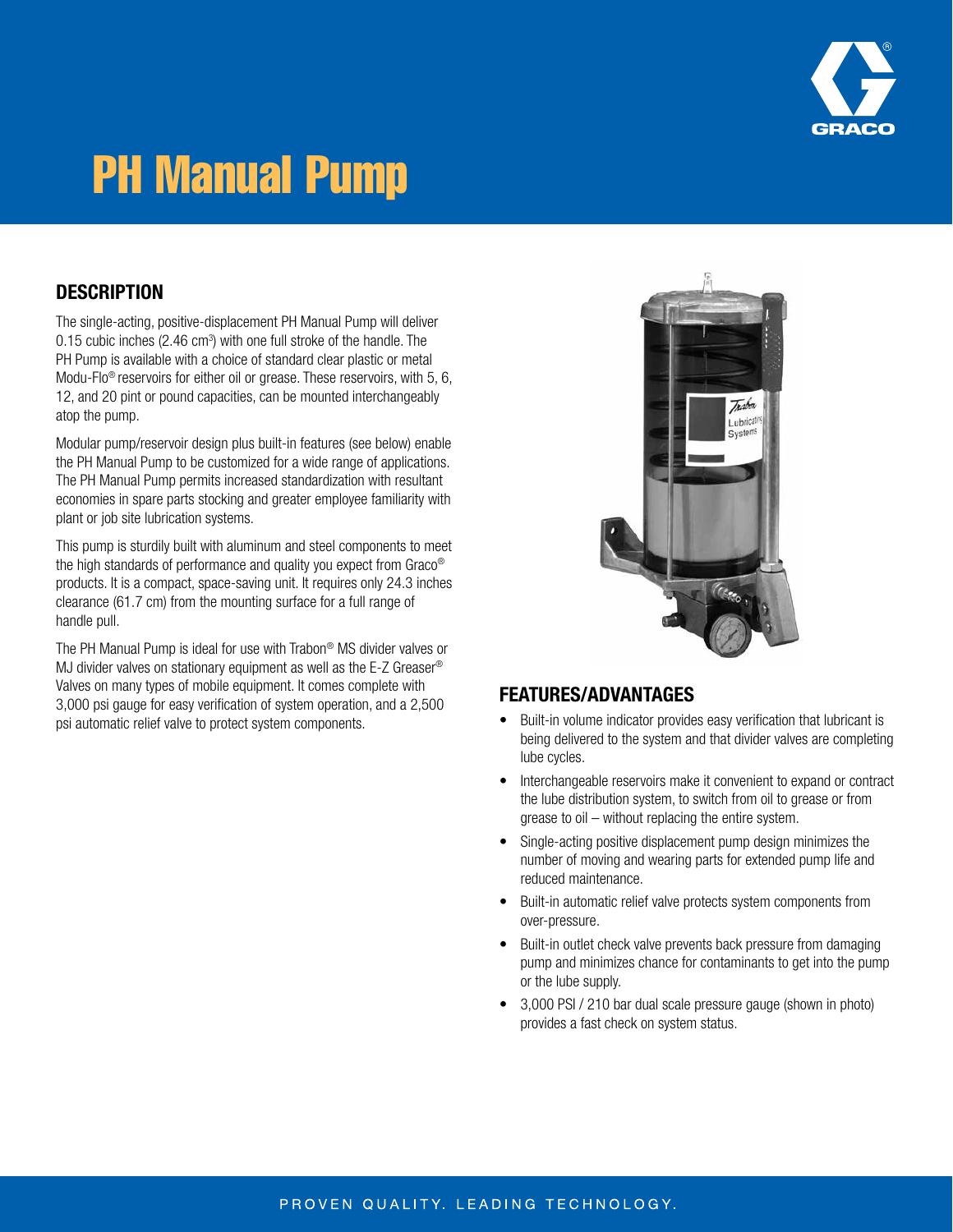## **OPERATION**

As the pump handle (A) is pulled down, the piston (B) moves to close off the inlet (C) from the reservoir, and to push the lubricant to and through the passage (D) to the outlet (E) for delivery to the system.

As the handle returns to its original upright position, the piston (B) returns to the "prime" position, opening the inlet (C) in preparation for the next cycle.

The number of pump handle strokes needed to fulfill lube requirements can be determined by adding up the cubic inches required by each lube point in the system and dividing the total by 0.15 (PH Pump output per handle stroke).

To utilize the lube volume indicator, the system master divider must be designed to provide .200 cu.in. from one outlet during a complete system cycle. A line should be run from this divider valve outlet to the return inlet (F) on the PH Pump. This line allows the lubricant to move the volume indicator plunger (G) to its full "out" position until the undercut (H) on the plunger is exposed. This means that 0.200 cubic inches of the oil or grease have been delivered to the indicator and that the complete system has cycled. Any excess lubricant will return to the reservoir through the check valve (I). When the volume indicator is pushed in by the lube maintenance person, the lubricant it displaces will also be returned to the reservoir through the check valve.

## GREASE RESERVOIR FILL PROCEDURE

Fill the reservoir with grease, free of air, using a suitable fill pump at the quick disconnect fill plug located in the base of the reservoir. Note, for first time grease filling, or if the grease reservoir has been allowed to go empty, open the petcock in the bottom right side of the reservoir. Slowly begin to fill the reservoir, allowing air trapped under follower to exhaust out the open petcock. When grease free of air flows from the petcock, close petcock and continue to fill the reservoir until follower is at vent hole in reservoir tube (any remaining air and small amount of grease will exit vent).

Loosen system mainline connection at pump outlet. Operate pump until lubricant free of air flows from outlet port. Tighten mainline connection at pump. Pump is now free of air.



Note, for extreme cases where the pump will not take a prime, it may be helpful to inject several ounces of heavy oil through the grease fill quick disconnect. The pump will then prime on oil pulling the grease behind it. If it becomes necessary to use this method, all injected oil should be discharged at the loosened system supply connection along with any air.

| <b>SPECIFICATION</b>                                                         |                                                                                                                                                                                  |
|------------------------------------------------------------------------------|----------------------------------------------------------------------------------------------------------------------------------------------------------------------------------|
| <b>Pump Body Material</b>                                                    | Aluminum and Steel                                                                                                                                                               |
| <b>Pump Output</b>                                                           | $0.150$ in <sup>3</sup> (2.46 cm <sup>3</sup> ) per full stroke                                                                                                                  |
| <b>Max Operating</b><br>Pressure                                             | 3000 psi (207 bar)                                                                                                                                                               |
| <b>High Pressure</b><br><b>Protection Relief</b><br>Valve                    | Set @ 2500 psi (172 bar)                                                                                                                                                         |
| <b>Force to Operate</b><br><b>Handle</b>                                     | 29 lbs $(13.14 \text{ kg})$ per 1000 psi $@$ rated pressure                                                                                                                      |
| Lubricant                                                                    | Oil or Grease                                                                                                                                                                    |
| <b>Reservoir capacities</b><br>for Oil or Grease,<br><b>Metal or Plastic</b> | 5 pints (2.37 liters) or 5 lbs (2.27 kg)<br>6 pints (2.84 liters) or 6 lbs (2.72 kg)<br>12 pints (5.68 liters) or 12 lbs (5.44 kg)<br>20 pints (9.46 liters) or 20 lbs (9.06 kg) |

| <b>ORDERING INFORMATION</b>                |          |              |  |  |
|--------------------------------------------|----------|--------------|--|--|
| <b>Description</b>                         | Part No. | Old Part No. |  |  |
| PH Pump and 5 pint Plastic Oil Reservoir   | 564378   | 521-800-100  |  |  |
| PH Pump and 5 lb Plastic Grease Reservoir  | 564379   | 521-800-130  |  |  |
| PH Pump and 5 lb Metal Grease Reservoir    | 564381   | 521-800-160  |  |  |
| PH Pump and 6 pint Plastic Oil Reservoir   | 564387   | 521-800-370  |  |  |
| PH Pump and 6 lb Plastic Grease Reservoir  | 564389   | 521-800-400  |  |  |
| PH Pump and 12 lb Plastic Grease Reservoir | 564383   | 521-800-220  |  |  |
| PH Pump and 12 lb Metal Grease Reservoir   | 564384   | 521-800-250  |  |  |
| PH Pump and 20 pint Plastic Oil Reservoir  | 564385   | 521-800-280  |  |  |
| PH Pump and 20 lb Plastic Grease Reservoir | 564386   | 521-800-310  |  |  |
| PH Pump Only                               | 563393   | 521-800-000  |  |  |
| 3000 psi Pressure Gauge                    | 557864   | 543-362-000  |  |  |
| Automatic 2500 psi Relief Valve            | 563160   | 508-210-250  |  |  |
| PH Manual Pump Body Seal Kit               | 563924   | 560-001-930  |  |  |
| <b>Coupler for Grease Fill Stud</b>        | 558906   | 506-322-000  |  |  |

SIDE VIEW **END VIEW**